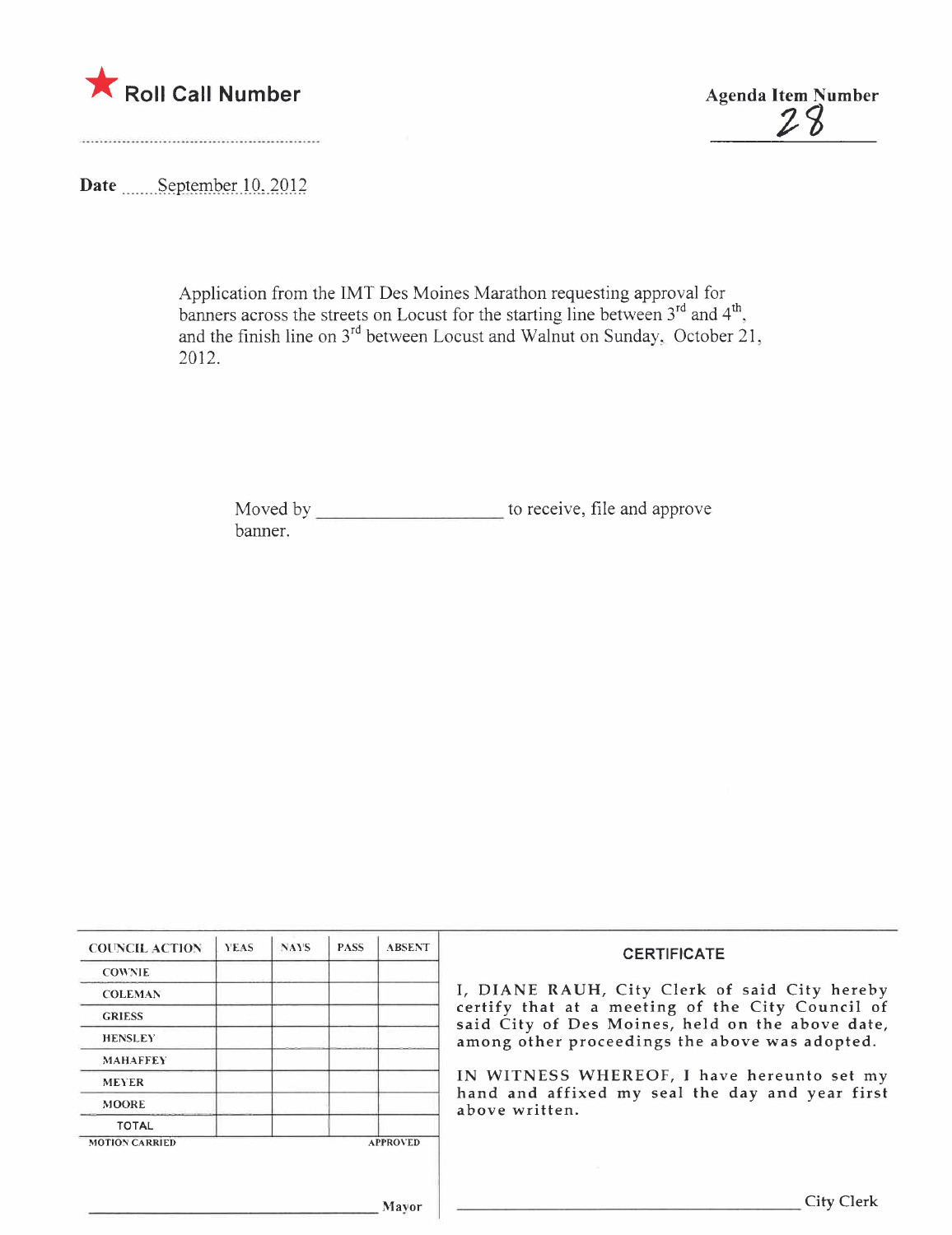

City of Des Moines Application for Permission to Temporarily Place Banner(s) or Item(s) Over/Across Public Street and/or Right-of-Way

Applicant: IMT Des Moines Marathon

Address: 526 39<sup>th</sup> Street, Des Moines, IA 50312

Contact Person: Chris Burch Alternate Contact: Tom Bernau

Daytime Telephone: 515.288.2692 Cell: 515.707.2293

E-Mail address: cburch@desmoinesmarathon.com Fax:  $515.274.1596$ 

Date(s) the banner(s) will be displayed: Sunday, October 21, 2012

Purpose of the banner(s): start and finish line for IMT Des Moines Marathon

Preferred location of banner(s) start on Locust between  $3<sup>rd</sup>/4<sup>th</sup>$  finish on  $3<sup>rd</sup>$  between Locust and Walnut

How will the banner(s) be anchored? (rope) to aluminum truss scaffolding.

If you plan to anchor to the utility pole, please provide written permission from the utility company.

Banner(s) Size: 3'6" tall by 42'6"wide

Banner(s) Specifications: vinyl banner with rope attachments

Sketch of banner design:

I, Chris Burch, of the IMT Des Moines Marathon, agree that the aforementioned organization will provide all maintenance and upkeep of the banners for the duration that the banners are in place. Banners may be removed at the expense of the applicant if required by the City. I also agree to keep the required insurance in

effect while the panner(s) are displayed.<br>
Signature Date

Signature

FOR OFFICE USE ONLY: Traffic Division approval Risk Management approval City Council approval

, -

. (.. en  $\cup$ 

"'"n :.:O~':;;- ... ~ , :j.  $-2$  ;  $-1$ :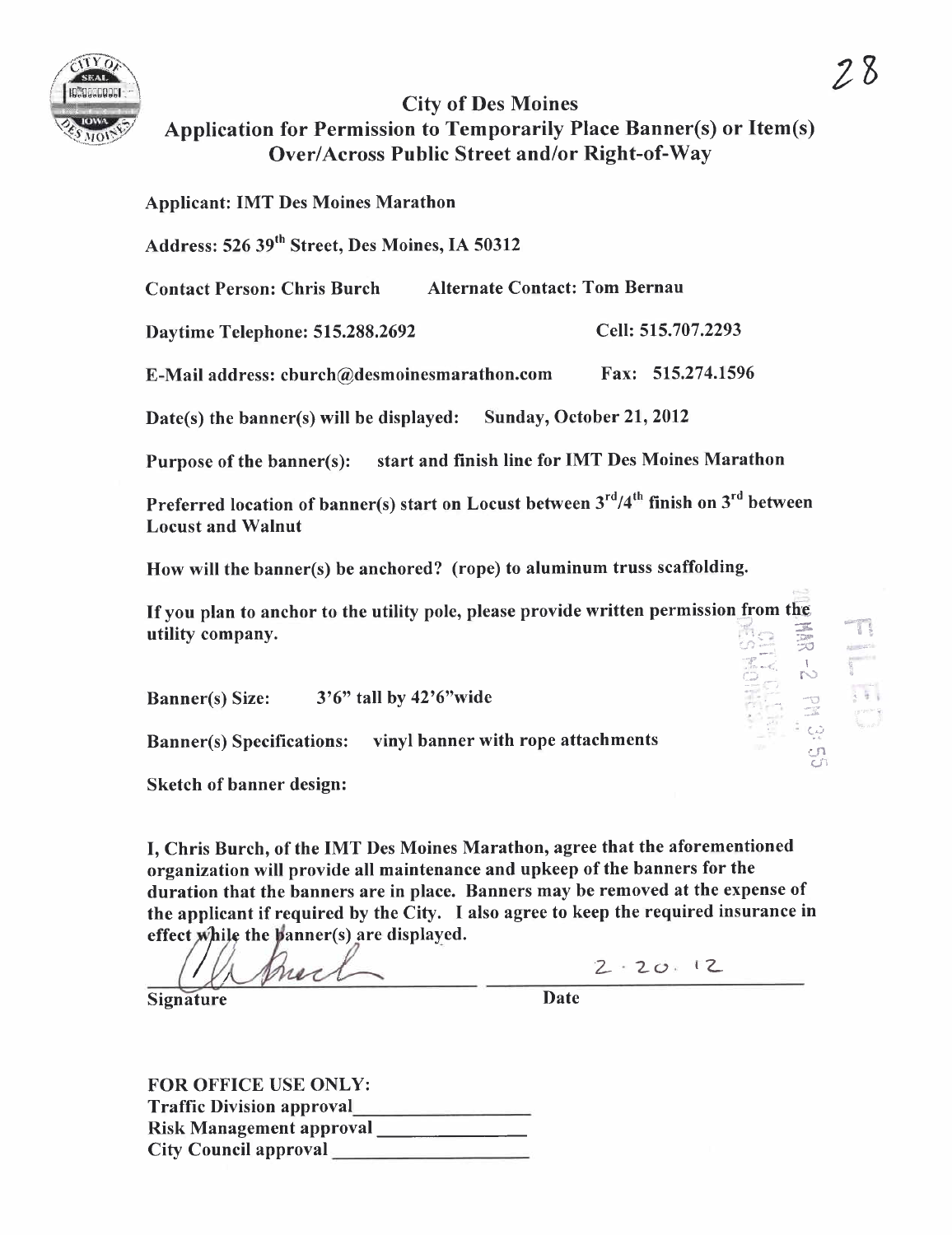|                                                                                                                                                                                                                                                                                                                                                                                                                                                                                                    |                                                                                                                             |       |                              |                                      | <b>CERTIFICATE OF LIABILITY INSURANCE</b>                                                                                                                            |                           |                            |                                                                             | DATE (MM/DD/YYYY)<br>6/1/2012 |                    |  |  |  |  |
|----------------------------------------------------------------------------------------------------------------------------------------------------------------------------------------------------------------------------------------------------------------------------------------------------------------------------------------------------------------------------------------------------------------------------------------------------------------------------------------------------|-----------------------------------------------------------------------------------------------------------------------------|-------|------------------------------|--------------------------------------|----------------------------------------------------------------------------------------------------------------------------------------------------------------------|---------------------------|----------------------------|-----------------------------------------------------------------------------|-------------------------------|--------------------|--|--|--|--|
| THIS CERTIFICATE IS ISSUED AS A MATTER OF INFORMATION ONLY AND CONFERS NO RIGHTS UPON THE CERTIFICATE HOLDER. THIS<br>CERTIFICATE DOES NOT AFFIRMATIVELY OR NEGATIVELY AMEND. EXTEND OR ALTER THE COVERAGE AFFORDED BY THE POLICIES<br>BELOW. THIS CERTIFICATE OF INSURANCE DOES NOT CONSTITUTE A CONTRACT BETWEEN THE ISSUING INSURER(S), AUTHORIZED<br>REPRESENTATIVE OR PRODUCER, AND THE CERTIFICATE HOLDER.                                                                                   |                                                                                                                             |       |                              |                                      |                                                                                                                                                                      |                           |                            |                                                                             |                               |                    |  |  |  |  |
| IMPORTANT: If the certificate holder is an ADDITIONAL INSURED, the policy(ies) must be endorsed. If SUBROGATION IS WAIVED, subject to<br>the terms and conditions of the policy, certain policies may require an endorsement. A statement on this certificate does not confer rights to the<br>certificate holder in lieu of such endorsement(s).                                                                                                                                                  |                                                                                                                             |       |                              |                                      |                                                                                                                                                                      |                           |                            |                                                                             |                               |                    |  |  |  |  |
|                                                                                                                                                                                                                                                                                                                                                                                                                                                                                                    | <b>PRODUCER</b>                                                                                                             |       |                              |                                      | CONTACT Judy Weaver<br>NAME:                                                                                                                                         |                           |                            |                                                                             |                               |                    |  |  |  |  |
|                                                                                                                                                                                                                                                                                                                                                                                                                                                                                                    | STAR Insurance - Fort Wayne Office                                                                                          |       |                              |                                      | <b>FAX</b><br>INC. No. Ext): (260) 467-5697<br>(AC, No): (260) 467-5651                                                                                              |                           |                            |                                                                             |                               |                    |  |  |  |  |
|                                                                                                                                                                                                                                                                                                                                                                                                                                                                                                    | 2130 East DuPont Road                                                                                                       |       |                              |                                      | E-MAIL judy.weaver@starfinancial.com                                                                                                                                 |                           |                            |                                                                             |                               |                    |  |  |  |  |
|                                                                                                                                                                                                                                                                                                                                                                                                                                                                                                    |                                                                                                                             |       |                              |                                      | INSURER(S) AFFORDING COVERAGE                                                                                                                                        |                           |                            |                                                                             |                               | NAIC#              |  |  |  |  |
|                                                                                                                                                                                                                                                                                                                                                                                                                                                                                                    | Fort Wayne<br>IΝ<br><b>INSURED</b>                                                                                          | 46825 |                              |                                      | INSURER A National Casualty Company                                                                                                                                  |                           |                            |                                                                             |                               | 11991              |  |  |  |  |
|                                                                                                                                                                                                                                                                                                                                                                                                                                                                                                    | Road Runners Club of America/2012 &                                                                                         |       |                              |                                      | INSURER B Nationwide Life Insurance Co.                                                                                                                              |                           |                            |                                                                             |                               | 66869              |  |  |  |  |
|                                                                                                                                                                                                                                                                                                                                                                                                                                                                                                    | Its Member Clubs                                                                                                            |       |                              |                                      | <b>INSURER C:</b><br><b>INSURER D:</b>                                                                                                                               |                           |                            |                                                                             |                               |                    |  |  |  |  |
|                                                                                                                                                                                                                                                                                                                                                                                                                                                                                                    | 1501 Lee Highway, Suite 140                                                                                                 |       |                              |                                      | <b>INSURER E:</b>                                                                                                                                                    |                           |                            |                                                                             |                               |                    |  |  |  |  |
|                                                                                                                                                                                                                                                                                                                                                                                                                                                                                                    | Arlington<br>VA 22209                                                                                                       |       |                              |                                      | <b>INSURER F:</b>                                                                                                                                                    |                           |                            |                                                                             |                               |                    |  |  |  |  |
|                                                                                                                                                                                                                                                                                                                                                                                                                                                                                                    | <b>COVERAGES</b>                                                                                                            |       |                              | CERTIFICATE NUMBER: 2012 - \$2M A.I. |                                                                                                                                                                      |                           |                            | <b>REVISION NUMBER:</b>                                                     |                               |                    |  |  |  |  |
| THIS IS TO CERTIFY THAT THE POLICIES OF INSURANCE LISTED BELOW HAVE BEEN ISSUED TO THE INSURED NAMED ABOVE FOR THE POLICY PERIOD<br>INDICATED. NOTWITHSTANDING ANY REQUIREMENT, TERM OR CONDITION OF ANY CONTRACT OR OTHER DOCUMENT WITH RESPECT TO WHICH THIS<br>CERTIFICATE MAY BE ISSUED OR MAY PERTAIN, THE INSURANCE AFFORDED BY THE POLICIES DESCRIBED HEREIN IS SUBJECT TO ALL THE TERMS,<br>EXCLUSIONS AND CONDITIONS OF SUCH POLICIES. LIMITS SHOWN MAY HAVE BEEN REDUCED BY PAID CLAIMS. |                                                                                                                             |       |                              |                                      |                                                                                                                                                                      |                           |                            |                                                                             |                               |                    |  |  |  |  |
|                                                                                                                                                                                                                                                                                                                                                                                                                                                                                                    | INSR<br>LTR<br><b>TYPE OF INSURANCE</b>                                                                                     |       | <b>ADDL SUBR</b><br>INSR WVD | POLICY NUMBER                        |                                                                                                                                                                      | POLICY EFF                | POLICY EXP<br>(MM/DD/YYYY) | <b>LIMITS</b>                                                               |                               |                    |  |  |  |  |
|                                                                                                                                                                                                                                                                                                                                                                                                                                                                                                    | <b>GENERAL LIABILITY</b>                                                                                                    |       |                              |                                      |                                                                                                                                                                      |                           |                            | <b>EACH OCCURRENCE</b><br>DAMAGE TO RENTED                                  | \$                            | 2,000,000          |  |  |  |  |
|                                                                                                                                                                                                                                                                                                                                                                                                                                                                                                    | X COMMERCIAL GENERAL LIABILITY                                                                                              |       |                              |                                      |                                                                                                                                                                      | 12/31/2011 12/31/2012     |                            | PREMISES (Ea occurrence)                                                    | \$                            | 500,000            |  |  |  |  |
|                                                                                                                                                                                                                                                                                                                                                                                                                                                                                                    | $\mathbf{x}$<br>A<br>CLAIMS-MADE<br><b>OCCUR</b><br>$\mathbf{x}$<br>Legal Liab. to Partic.                                  | x     |                              | KRO 0000002210900                    |                                                                                                                                                                      | 12:01 A.M. 12:01 A.M.     |                            | MED EXP (Any one person)<br>PERSONAL & ADV INJURY                           | $\mathfrak{s}$<br>s           | 5,000<br>2,000,000 |  |  |  |  |
|                                                                                                                                                                                                                                                                                                                                                                                                                                                                                                    | \$2,000,000                                                                                                                 |       |                              |                                      |                                                                                                                                                                      |                           |                            | GENERAL AGGREGATE                                                           | \$                            | <b>NONE</b>        |  |  |  |  |
|                                                                                                                                                                                                                                                                                                                                                                                                                                                                                                    | GEN'L AGGREGATE LIMIT APPLIES PER:                                                                                          |       |                              |                                      |                                                                                                                                                                      |                           |                            | PRODUCTS - COMP/OP AGG                                                      | s                             | 2,000,000          |  |  |  |  |
|                                                                                                                                                                                                                                                                                                                                                                                                                                                                                                    | PRO-<br>$\mathbf{x}$  <br>POLICY<br>LOC<br><b>JECT</b>                                                                      |       |                              | A&M Aggregate \$5,000,000            |                                                                                                                                                                      |                           |                            | ABUSE & MOLESTATION                                                         | s                             | 500,000            |  |  |  |  |
|                                                                                                                                                                                                                                                                                                                                                                                                                                                                                                    | <b>AUTOMOBILE LIABILITY</b>                                                                                                 |       |                              | KRO 0000002210900                    |                                                                                                                                                                      | $12:01$ A.M. $12:01$ A.M. | 12/31/2011 12/31/2012      | <b>COMBINED SINGLE LIMIT</b><br>(Ea accident)<br>BODILY INJURY (Per person) | s<br>\$                       | 2,000,000          |  |  |  |  |
|                                                                                                                                                                                                                                                                                                                                                                                                                                                                                                    | ANY AUTO<br>А<br>ALL OWNED<br>SCHEDULED                                                                                     |       | X                            |                                      |                                                                                                                                                                      |                           |                            | BODILY INJURY (Per accident)                                                | $\mathfrak{s}$                |                    |  |  |  |  |
|                                                                                                                                                                                                                                                                                                                                                                                                                                                                                                    | AUTOS<br><b>AUTOS</b><br>NON-OWNED<br>x<br>x<br><b>HIRED AUTOS</b><br><b>AUTOS</b>                                          |       |                              |                                      |                                                                                                                                                                      |                           |                            | PROPERTY DAMAGE<br>(Per accident)                                           | $\mathbb{S}$<br>s             |                    |  |  |  |  |
|                                                                                                                                                                                                                                                                                                                                                                                                                                                                                                    | <b>UMBRELLA LIAB</b><br><b>OCCUR</b>                                                                                        |       |                              |                                      |                                                                                                                                                                      |                           |                            | <b>EACH OCCURRENCE</b>                                                      | \$                            |                    |  |  |  |  |
|                                                                                                                                                                                                                                                                                                                                                                                                                                                                                                    | <b>EXCESS LIAB</b><br>CLAIMS-MADE                                                                                           |       |                              |                                      |                                                                                                                                                                      |                           |                            | AGGREGATE                                                                   | s                             |                    |  |  |  |  |
|                                                                                                                                                                                                                                                                                                                                                                                                                                                                                                    | DED<br><b>RETENTIONS</b>                                                                                                    |       |                              |                                      |                                                                                                                                                                      |                           |                            |                                                                             | s                             |                    |  |  |  |  |
|                                                                                                                                                                                                                                                                                                                                                                                                                                                                                                    | <b>WORKERS COMPENSATION</b><br>AND EMPLOYERS' LIABILITY<br>Y / N                                                            |       |                              |                                      |                                                                                                                                                                      |                           |                            | OTH-<br>WC STATU-<br><b>TORY LIMITS</b><br>ER.                              |                               |                    |  |  |  |  |
|                                                                                                                                                                                                                                                                                                                                                                                                                                                                                                    | ANY PROPRIETOR/PARTNER/EXECUTIVE<br>OFFICER/MEMBER EXCLUDED?                                                                | N/A   |                              |                                      |                                                                                                                                                                      |                           |                            | E.L. EACH ACCIDENT                                                          | s                             |                    |  |  |  |  |
|                                                                                                                                                                                                                                                                                                                                                                                                                                                                                                    | (Mandatory In NH)<br>if yes, describe under                                                                                 |       |                              |                                      |                                                                                                                                                                      |                           |                            | E.L. DISEASE - EA EMPLOYEE \$<br>E.L. DISEASE - POLICY LIMIT   \$           |                               |                    |  |  |  |  |
|                                                                                                                                                                                                                                                                                                                                                                                                                                                                                                    | DÉSCRIPTION OF OPERATIONS below<br>B.<br>EXCESS MEDICAL & ACCIDENT X                                                        |       |                              |                                      |                                                                                                                                                                      | 12/31/2011 12/31/2012     |                            | <b>EXCESS MEDICAL</b>                                                       |                               | \$10,000           |  |  |  |  |
|                                                                                                                                                                                                                                                                                                                                                                                                                                                                                                    | (\$250 DEDUCTIBLE/CLAIM)                                                                                                    |       |                              | SPX 0000025293800                    |                                                                                                                                                                      | $12:01$ A.M. $12:01$ A.M. |                            | AD & SPECIFIC LOSS                                                          |                               | \$2,500            |  |  |  |  |
|                                                                                                                                                                                                                                                                                                                                                                                                                                                                                                    | DESCRIPTION OF OPERATIONS / LOCATIONS / VEHICLES (Attach ACORD 101, Additional Remarks Schedule, If more space is required) |       |                              |                                      |                                                                                                                                                                      |                           |                            |                                                                             |                               |                    |  |  |  |  |
| CERTIFICATE HOLDER IS NAMED AS AN ADDITIONAL INSURED AS RESPECTS THEIR INTEREST IN THE OPERATIONS OF THE<br>DATE OF EVENT: 10/21/12 IMT Des Moines Marathon road race<br>NAMED INSURED.<br>INSURED CLUB:<br>IMT Des<br>Moines Marathon, attn: Chris Burch; 526 39th Street, Des Moines, IA 50312                                                                                                                                                                                                   |                                                                                                                             |       |                              |                                      |                                                                                                                                                                      |                           |                            |                                                                             |                               |                    |  |  |  |  |
|                                                                                                                                                                                                                                                                                                                                                                                                                                                                                                    |                                                                                                                             |       |                              |                                      |                                                                                                                                                                      |                           |                            |                                                                             |                               |                    |  |  |  |  |
|                                                                                                                                                                                                                                                                                                                                                                                                                                                                                                    | <b>CERTIFICATE HOLDER</b>                                                                                                   |       |                              |                                      | <b>CANCELLATION</b>                                                                                                                                                  |                           |                            |                                                                             |                               |                    |  |  |  |  |
|                                                                                                                                                                                                                                                                                                                                                                                                                                                                                                    | 10/21/12 City of Des Moines                                                                                                 |       |                              |                                      | SHOULD ANY OF THE ABOVE DESCRIBED POLICIES BE CANCELLED BEFORE<br>THE EXPIRATION DATE THEREOF, NOTICE WILL BE DELIVERED IN<br>ACCORDANCE WITH THE POLICY PROVISIONS. |                           |                            |                                                                             |                               |                    |  |  |  |  |
|                                                                                                                                                                                                                                                                                                                                                                                                                                                                                                    | 400 Robert Ray Drive                                                                                                        |       |                              |                                      | <b>AUTHORIZED REPRESENTATIVE</b>                                                                                                                                     |                           |                            |                                                                             |                               |                    |  |  |  |  |
|                                                                                                                                                                                                                                                                                                                                                                                                                                                                                                    | Des Moines, IA 50309                                                                                                        |       |                              |                                      |                                                                                                                                                                      |                           |                            |                                                                             |                               |                    |  |  |  |  |
|                                                                                                                                                                                                                                                                                                                                                                                                                                                                                                    |                                                                                                                             |       |                              |                                      | John Wilfer<br>John Lefever/JWE                                                                                                                                      |                           |                            |                                                                             |                               |                    |  |  |  |  |

The ACORD name and long are registered marks of ACORD

© 1988-2010 ACORD CORPORATION. All rights reserved.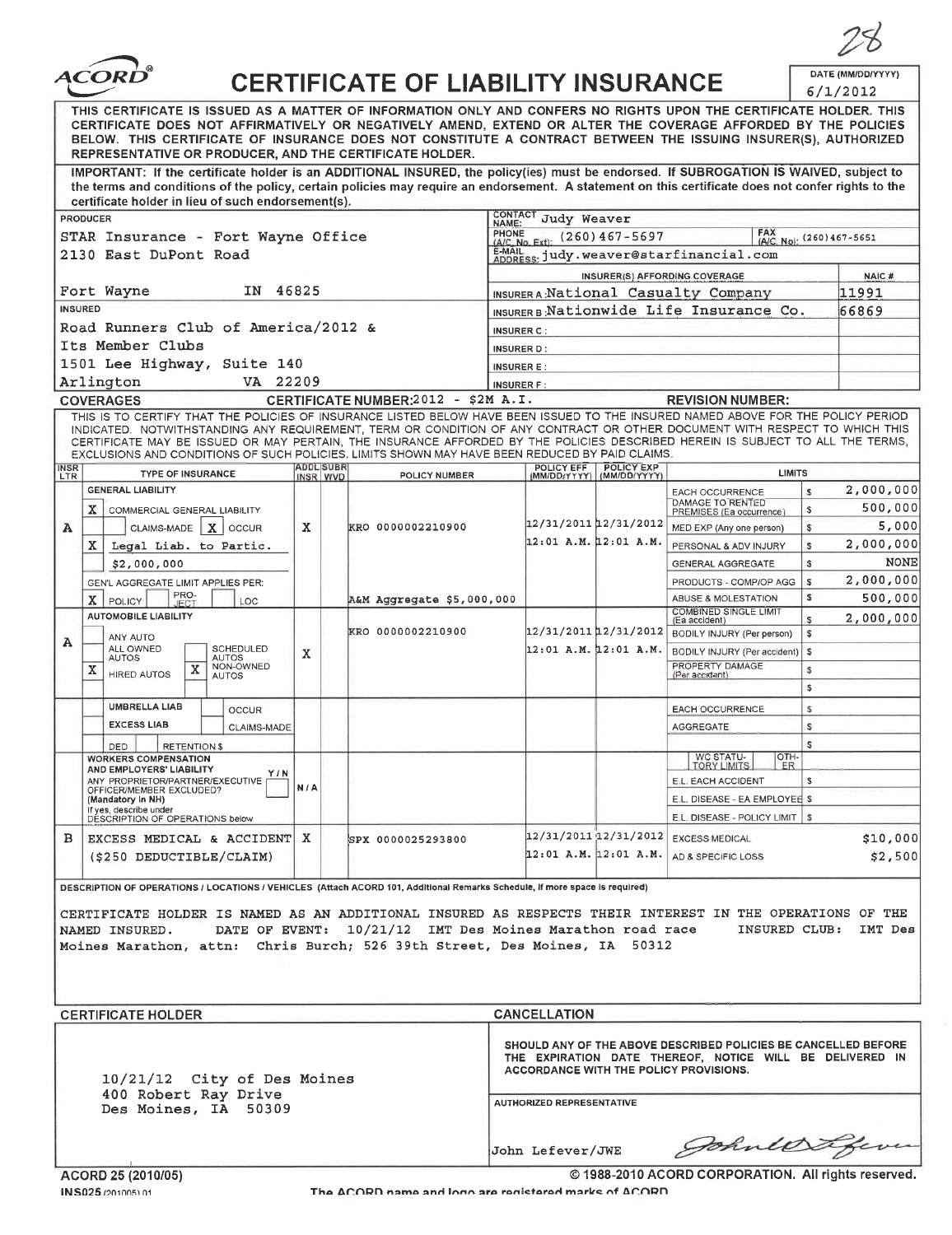